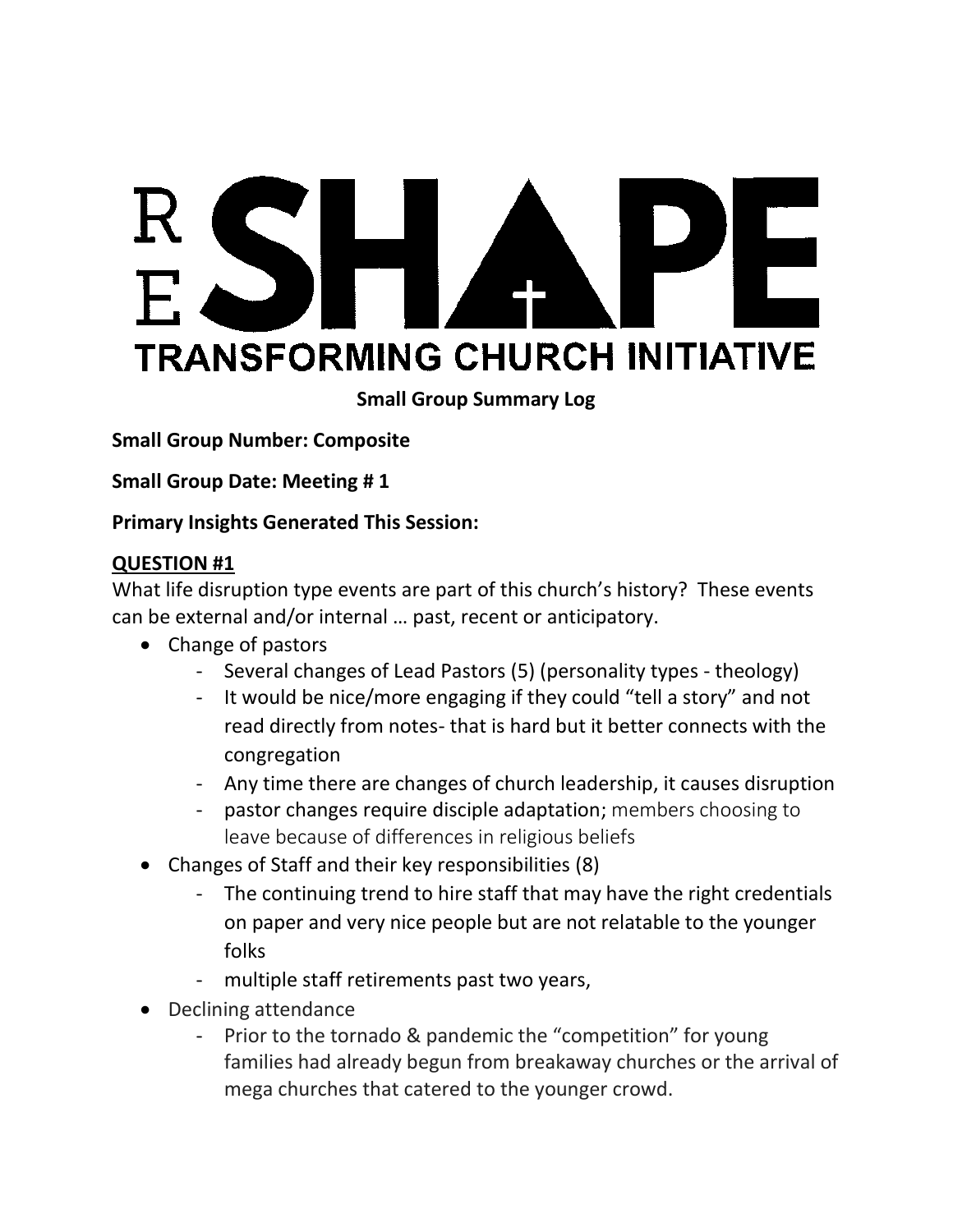- The exodus to other bodies of faith may be tough to turn around. I remember one of our leaders asked a few years back to count the churches we pass by on our way to St. Mark & consider why we don't stop at one of those. There are more of those on my path now.
- Reduction of church and Sunday school attendees drastic loss in numbers of children and youth (4)
- people have gotten out of the habit of church attendance
- A lot of options of ways people spend their time Sundays (culture)
- Competition of mega churches
- The programming for youth is the reason we arrived at this church.
- The continued trend to be locked into formality that it makes the younger folks, un-churched, those seeking a sense of community feel uncomfortable/like they don't fit
- Worship
	- Multiple changes to Worship, Sunday School and meeting dates, times (4)
	- Worship format changes (times of services) (order of worship and liturgy) and components (offerings – online vs. personal blessing)
	- The timing of the services has been a struggle for me over the years. I have always felt like 10am would be the perfect time, so I can say I have not been attending as regularly as I would like. When I was working and going to Grad school it became a challenge to get the motivation to go to the church mainly because it felt like Sunday morning was the only time to catch my breath. It may seem like an easy excuse to blame the timing of the service, but I truly feel it has played a big role.
- Pandemic (8)
	- including many mixed messages & "in fighting" relative to masks, vaccines, virtual meetings, etc
	- Church being closed
	- viewing church via zoom difficult issues in rural areas(2)
	- No choir then choir with mask
- Financial
	- Financial "recession": Membership is declining, one third of the church does not support our mission financially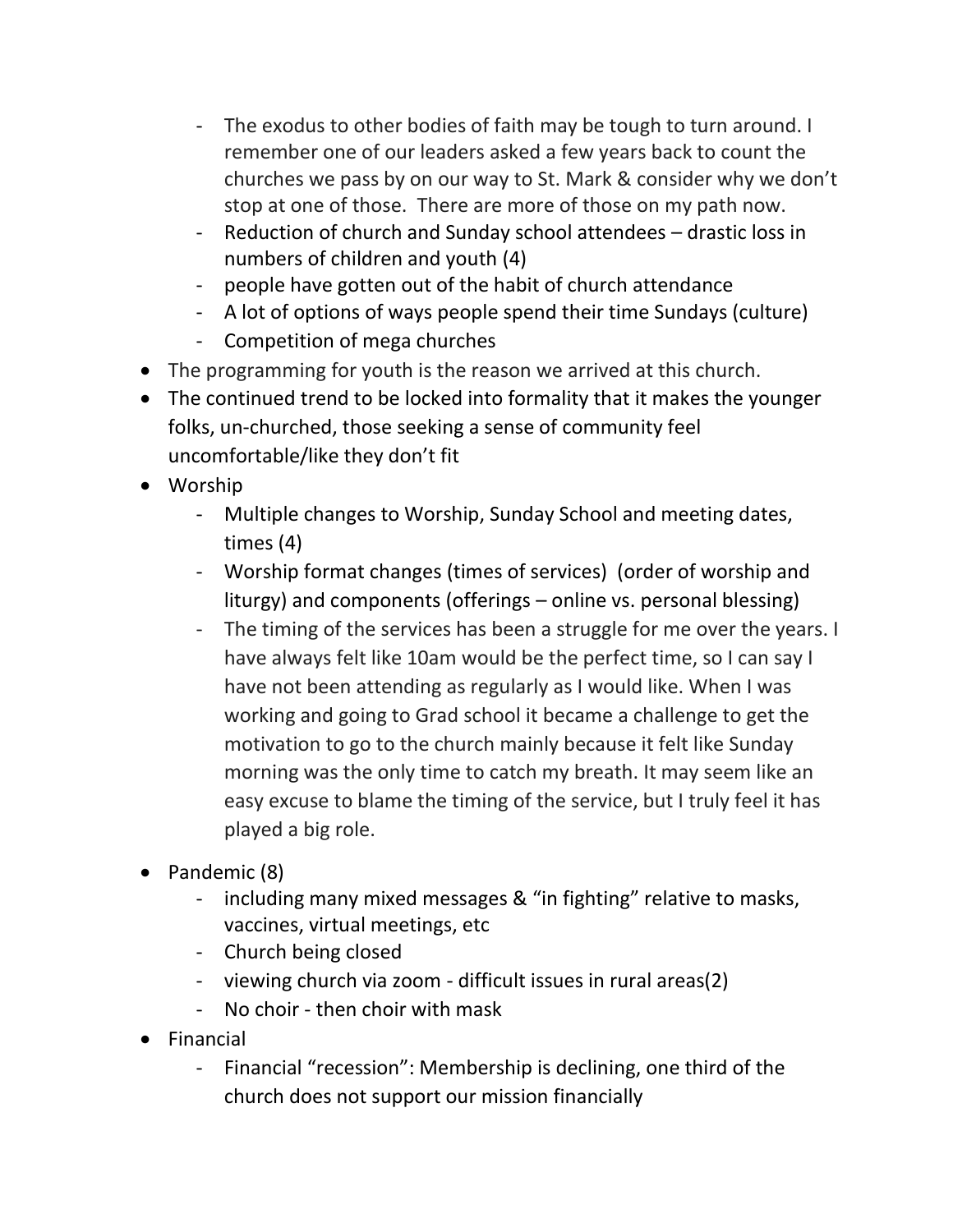- There was a "dark period" before pastoral change. Lots of building but no church member support or money. Taking on big, new dept. Folks were angry and resentful, left or stopped gifting. Staff cuts- ,secretary. Cut programs. Pastor David just added to problems already here. His departure was contentious. No new members.
- Church financial worries disappeared with burning of the mortgage
- Building
	- Commons room/Youth Center/Sanctuary Redesign Building
	- Building changes in 1995 and 2008 now have potential to grow into full utilization – not all supported 2008 changes
	- Have opportunity to show the accepted love of Christ
- Uncertainty of what will happen to the Methodist Church next year and how we deal with the decision as a faith community (LGBTQ issue) (8)
	- Discrimination against LGBTQ+ persons, especially rights serving in the church
- Racial Injustices response of church  $(4)$ 
	- Civil rights movement and being in the south
	- Historically this church does not seem to have had a racially diverse congregation and is located in a southern state with a lot of past racial trauma. The BLM movement has additional meaning and consideration in this setting;
	- April 2020 Tornado (9)
- History
	- Looking back in history In the early 1900s the church building was destroyed by fire. The church survived the Spanish Flu of 1918. I'm sure the 2 world wars were life disrupting events as family and friends suffered the loss of loved ones and others returning home suffering the memories of war. Saint Mark was there for comfort and guidance.
	- extremely fast withdrawal from Afghanistan has affected our members;
	- 9/11 has brought back memories of church members;
	- Following 9/11 Pastor Steve Morgan brought in a Muslim noted not responsible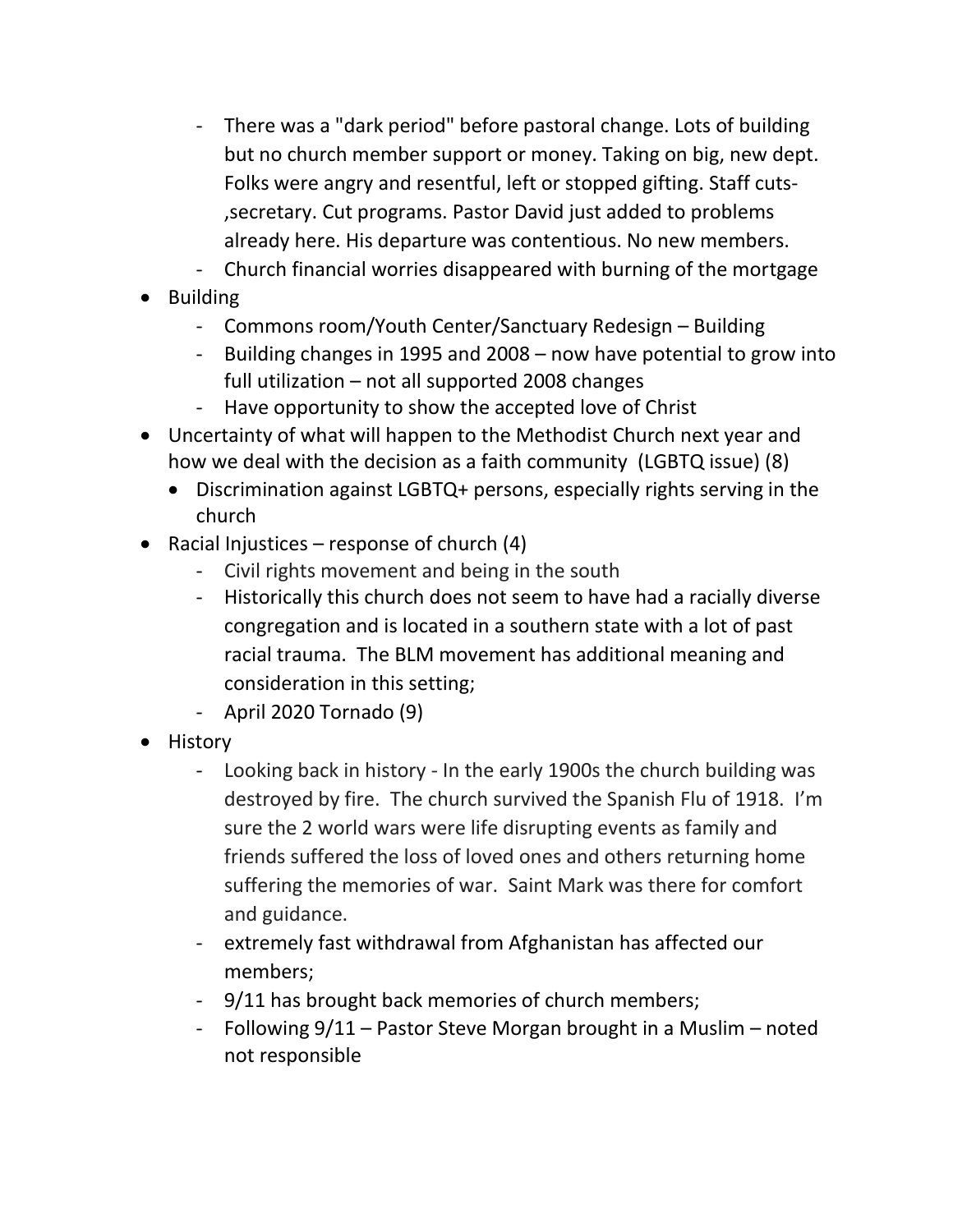- 1959 auto accident that killed 3 beautiful 14 year-olds (2) terrible family disruption – pastor stood up to preach in service following the accident and couldn't say a word- music started and he ,Rev Jimmy Merchant went to his knees at the altar to pray – very moving
- Disruptions in this church's history include the move from the downtown location to the present location, the influx of people from other parts of the country in the past 30 years, and the recent pandemic/tornado.
- I imagine that relocating to our present site in 1959 was exciting, but disruptive.
- Demise of thriving textile industry created pockets of extreme poverty within the state and local community;
- Development of the area (lake communities) has brought more wealthy and/or retired people to the area (wealth disparity/cultural differences/changing age demographic);
- Changing roles of women.
- Loss of community outreach (picking up kids for VBS, Sunday School, etc.)
- Projects
- Graying of the congregation
- National politics, loss of civility and respect for differences
- Loss of Stephen Ministry, Disciple bible studies, Walk to Emmaus community
- Increased need for security locking doors, offering security(2)
- Having to get new equipment for online and training
- CDC a new ministry in 1997 some opposition, but got it going some attempts to close it, but CDC has prevailed
- Politics (3) how we learn how we stay unified
- Doctrine of Christian Discovery

## **QUESTION #2**

How has God sustained you during this volatile season?

- Prayer (7)
	- I seek God during the day and events in daily "life" help me to see and understand Him.
	- Talking with God through prayer.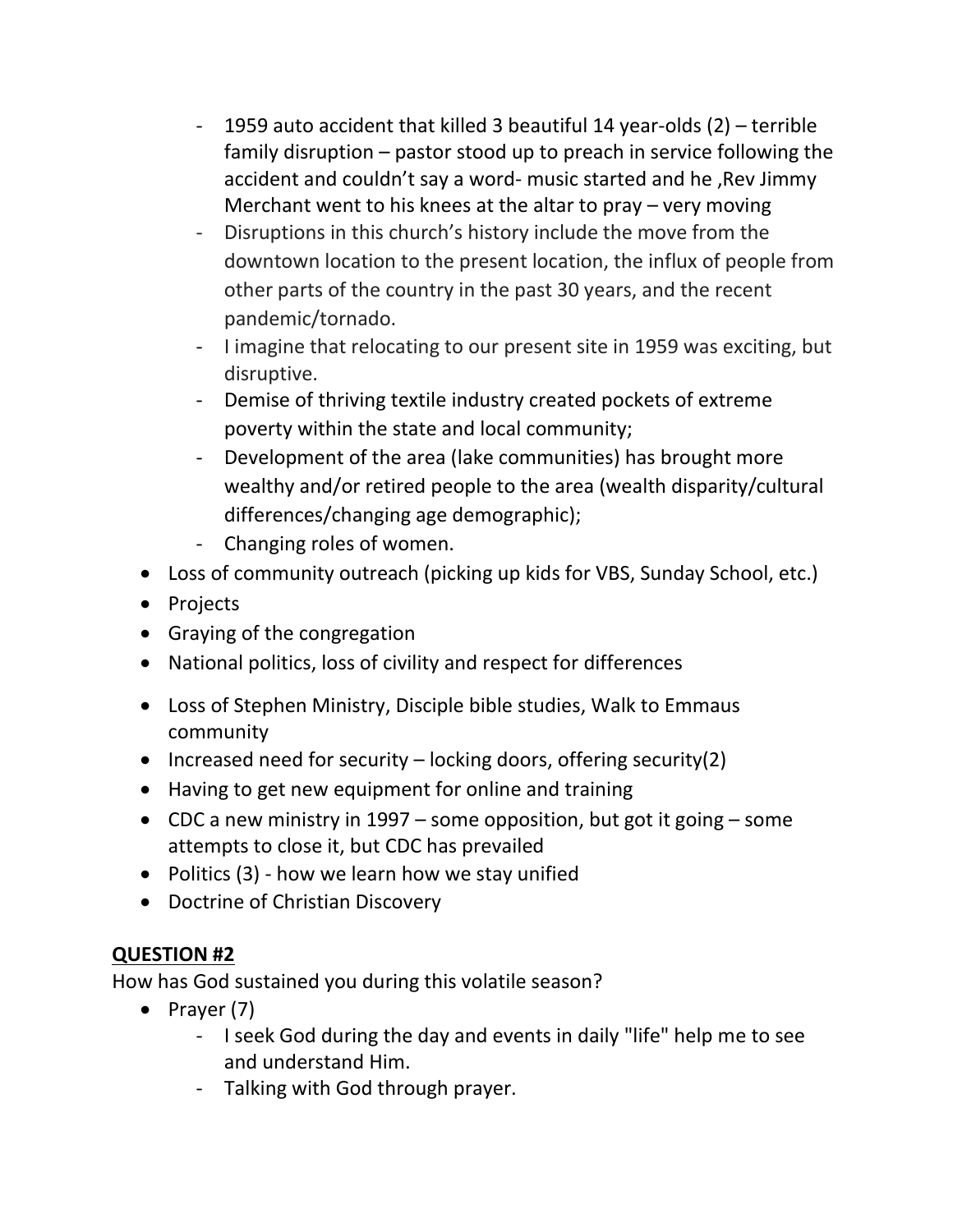- Prayer is a source of strength for me. Knowing that God does not cause tornadoes or pandemics, but expects me to walk through life and its hard times w grace and with an open heart and mind, supporting others along the way, has sustained me and my faith. Good friends and their support show God's mercy and grace as well.
- Brings peace when my mind spirals into worry. I pray daily for health and safety of family/friends.
- Family/friends/fellowship
	- God has blessed me with a loving spouse and family, as well as a supportive church fellowship. Circle, the tornado task force, zoom sessions and wonderful neighbors helped us during the storm cleanup. God has helped me use the time at home to learn through reading about current issues, and to use my sewing and gardening to help others.
	- Fellowship is critical. "We are strengthened by being with fellow disciples"…………… in worship services, choir, Sunday school, Wednesday evening dinners, church meetings, etc.
	- Our family found creative ways to remain connected because this brought great comfort. I think God is in that. (2)
	- Choir-"they are like family to me".
	- Friends-they brought me meals.
	- Face timing time with family;
	- Family and friends (2) connecting with folks relationships
	- He has kept me close to family, given me new opportunities, and helped me through hard times
- Outreach
	- Outreach still going on
	- Outreach/Inreach Delivering Care Packages for homebound persons
	- The love and caring of our disciples. Helping at Ann Hope is a blessing from God. Turn personal fears and worry over to God.
- Tornado
	- The Tornado helped unify us to care for others.
	- Care packages given to many.
	- It was good to see the progress each day getting back to hope.
	- My house took a direct hit from tornado  $-$  people came to help  $$ very quick call from church staff member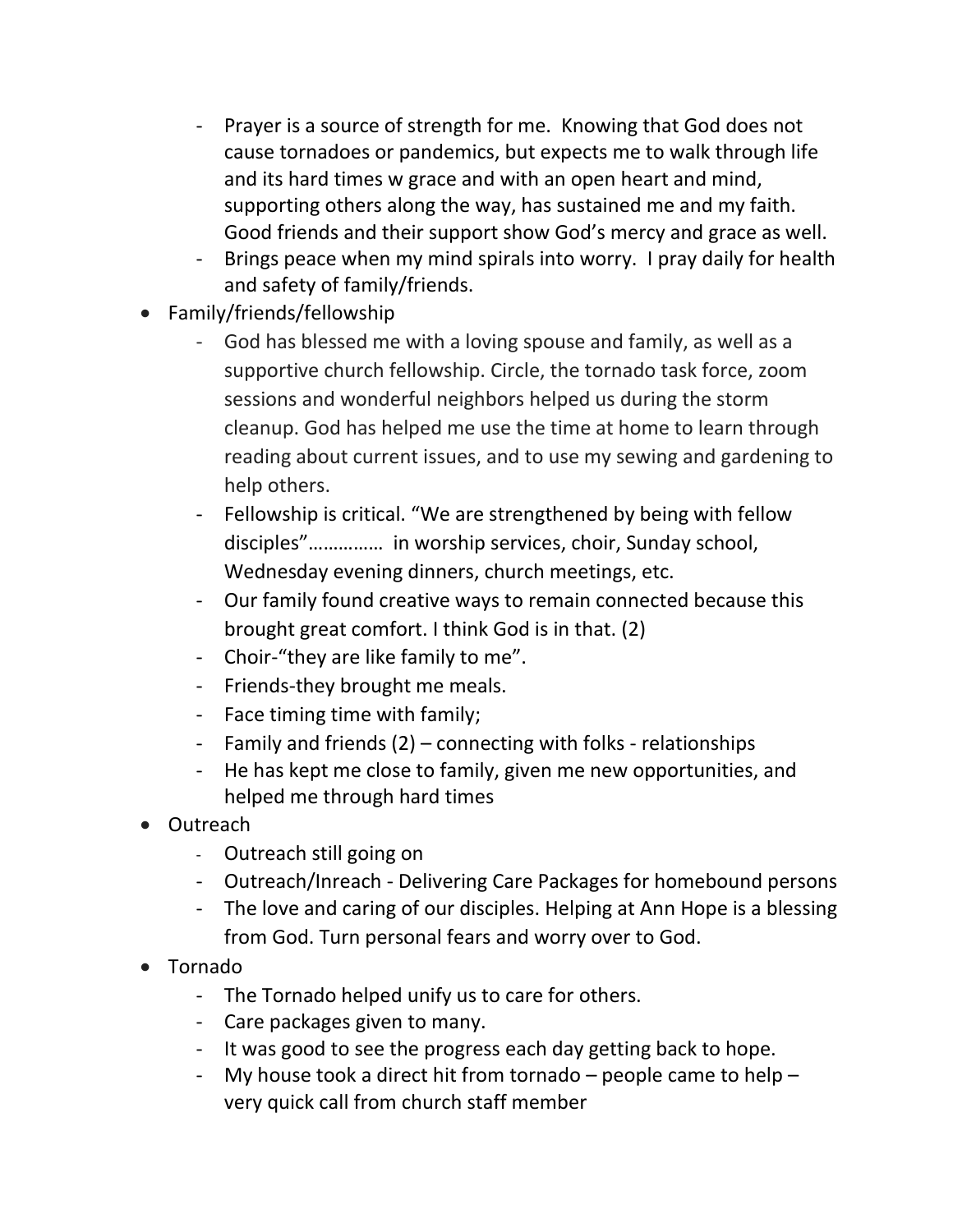- Able to safely continue to do for others after the tornado. (cleanup, etc) (2)
- Knowing the God is with us in the good and the bad as he has shown us in the tornado
- Strength, power, and hope from God to keep going (3)
- Community, connectedness (knowing everyone was in the same situation)
- New ways of connecting Zoom (5) Zoom allowed us to still be together
- Bad days come more often than they used to it seems…it's a big challenge some days to avoid the negativity all around. God has provided peace and comfort to keep going when it's very easy to give up. I consider myself a positive person who looks forward to each day and it has been much more a challenge to stay positive during the pandemic, but God has helped.
- Bible Study (3)
- Music and Hymns
	- Being able to still sing with the contemporary worship team
- Nature
- Donation Wednesdays (3)
- Faith in overcoming VUCA
- Financial support has continued
- God has inspired those who were able to provide worship service streaming; Online worship
- Remembering the assurance that with God "This too shall pass";
- Getting outside and enjoying the beauty of the earth;
- Discovery channel to view beautiful places
- God has shown us how to be adaptable to others.
- We were shown we are not in control. It is God's plan.
- We have come a long way through faith but then have struggled at times.
- God has sustained through my community and friends and having adaptive ways of meeting.
- I have had eyes to see all the good that other people are doing.
- Slowing down has been good for perspective I've realized I am not in control and that is a good thing
- God revealing strength of relationships when you can't be physically together.
- I've actually attended worship more often since it's online.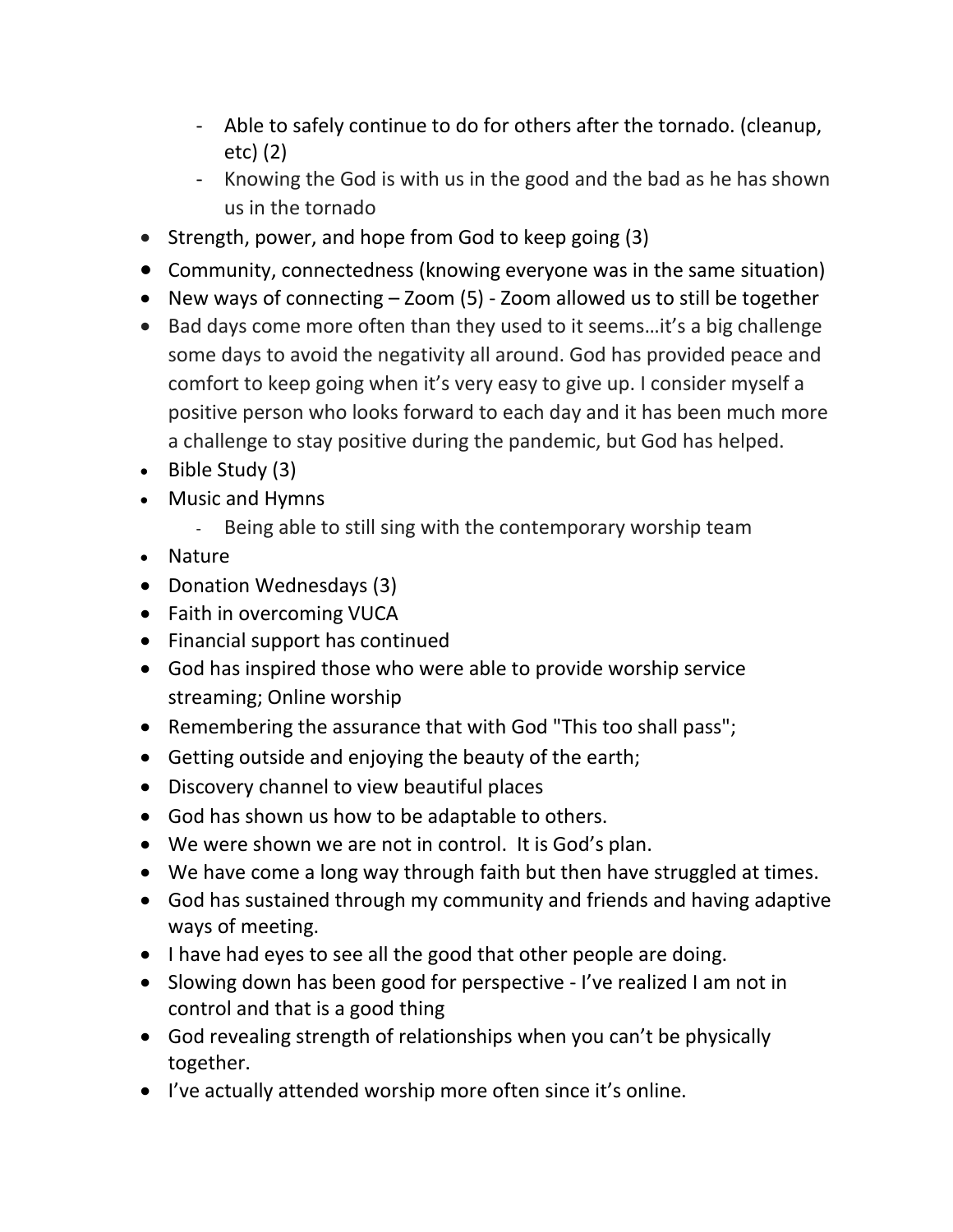- Bible what is God's will?
- Other discussion groups
- Turning to other sources such as Anderson Progressive Theology group when couldn't go to church
- Gives comfort in all He's provided during this chaotic time.
- Helped create an inner peace and faith during the chaos of everything going on.
- God has sustained me through caring contact with others via phone, text or email. Reading and reflecting also helped: Virus as a Summons to Faith (Walter Breuggeman) and God and the Pandemic (N. T. Wright)
- I am thankful the Church continued to offer The Upper Room for daily devotionals and made them available on Wednesdays when the Church was open for donations. The devotionals were especially meaningful to me during this time. Daily prayers helped sustain me during this season.
- Reassurance, hope, love, community.
- Spending more time reflecting and reading
- Somehow kept me and most of my loved ones alive and well and given me some trace of peace and stability, even with some anxiety always trying to creep in.

## **QUESTION #3**

How has being involved with our church been a source of strength for you during these volatile events?

- Outreach
	- A few outreach ministries that continued that helped us feel that we were still a church (2)
	- Volunteering, continuing to do what we could do and finding new opportunities arising –
	- The church provided opportunity to volunteer and care for others.
- Worship
	- Online worship video and live stream (4)
	- Love the sermons, live streaming was wonderful
	- We haven't been as involved since COVID began… but we appreciate all the church has done to reach its members virtually. And for their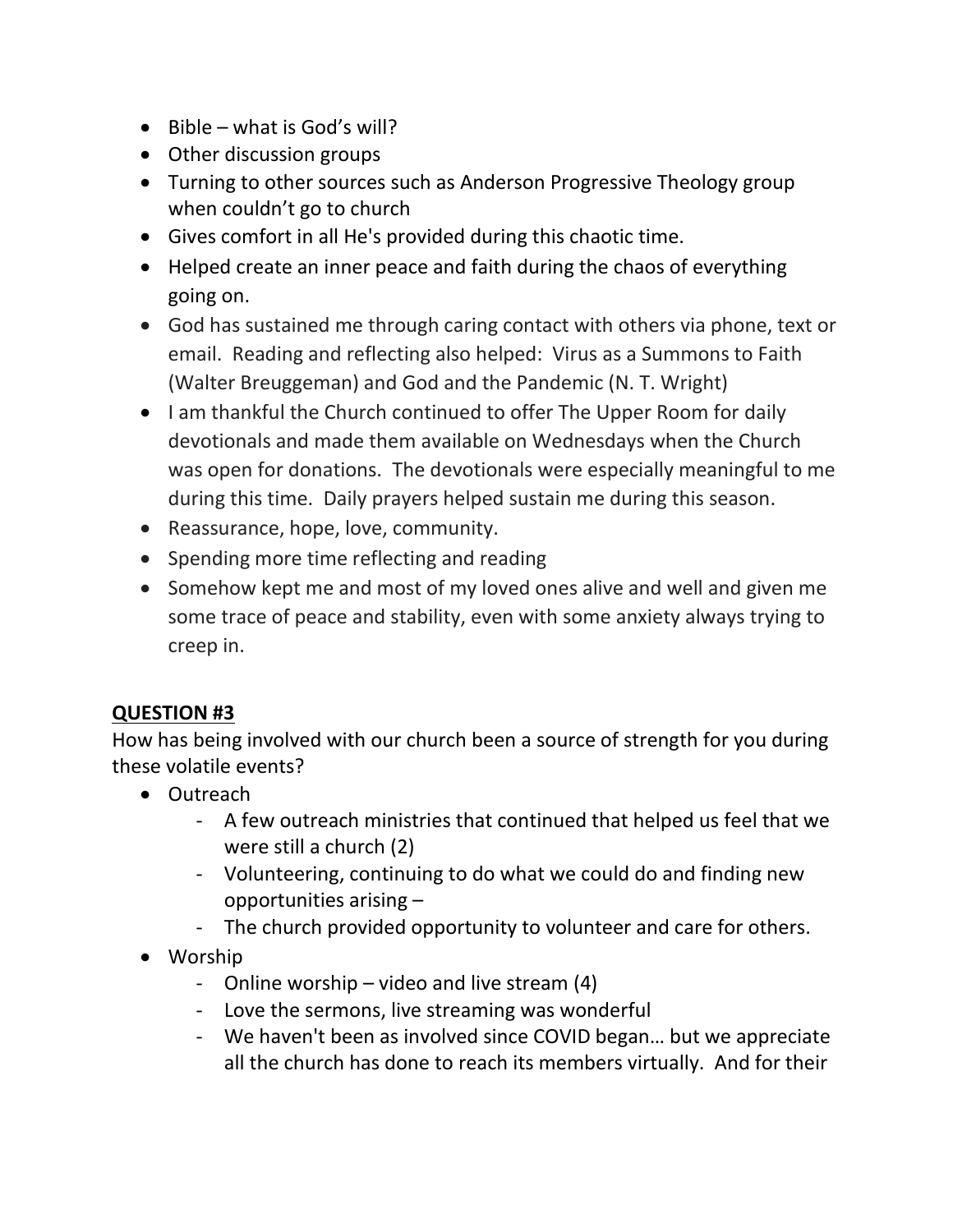consideration of concerns for safety measures as COVID has worsened again.

- I have listened on Sunday to other church's services whose pastors used to be with us, and have waited for our services to return so that I can enjoy going to church with my family!
- I stayed away and worshiped virtually mostly during the first half of the pandemic. I really did miss being there in person and being around our church family.
- Virtual worship kept hope alive, along with the knowledge that eventually we would be able to return to Sunday School, Worship and Choir.
- Having the online worship was helpful although it often had issues
- Live streaming and taping church services was an excellent way to be engaged
- While online worship is helpful for those who cannot physically come to church it also can be used as an excuse not to attend.
- Zoom
	- Zoom for bible study and circle
	- Some Sunday School classes kept consistent connections even through zoom.
	- Being able to use ZOOM to have circle meetings was wonderful because at the beginning we could share our feelings about the tornado and pandemic.
	- Having our small group on zoom has been a great way to stay connected – I've been able to continue to be candid and close and it's been a way for me to feel close with God.
- Tornado
	- Belonging to St. Mark has helped through in-person help to recover from the tornado.
	- Being part of this church has helped me to work with others recover from the tornado
	- The church has helped me to get through the tornado; He always gives us hope to get through
	- Interacting with other disciples to help people during the tornado recovery Serving on a church committee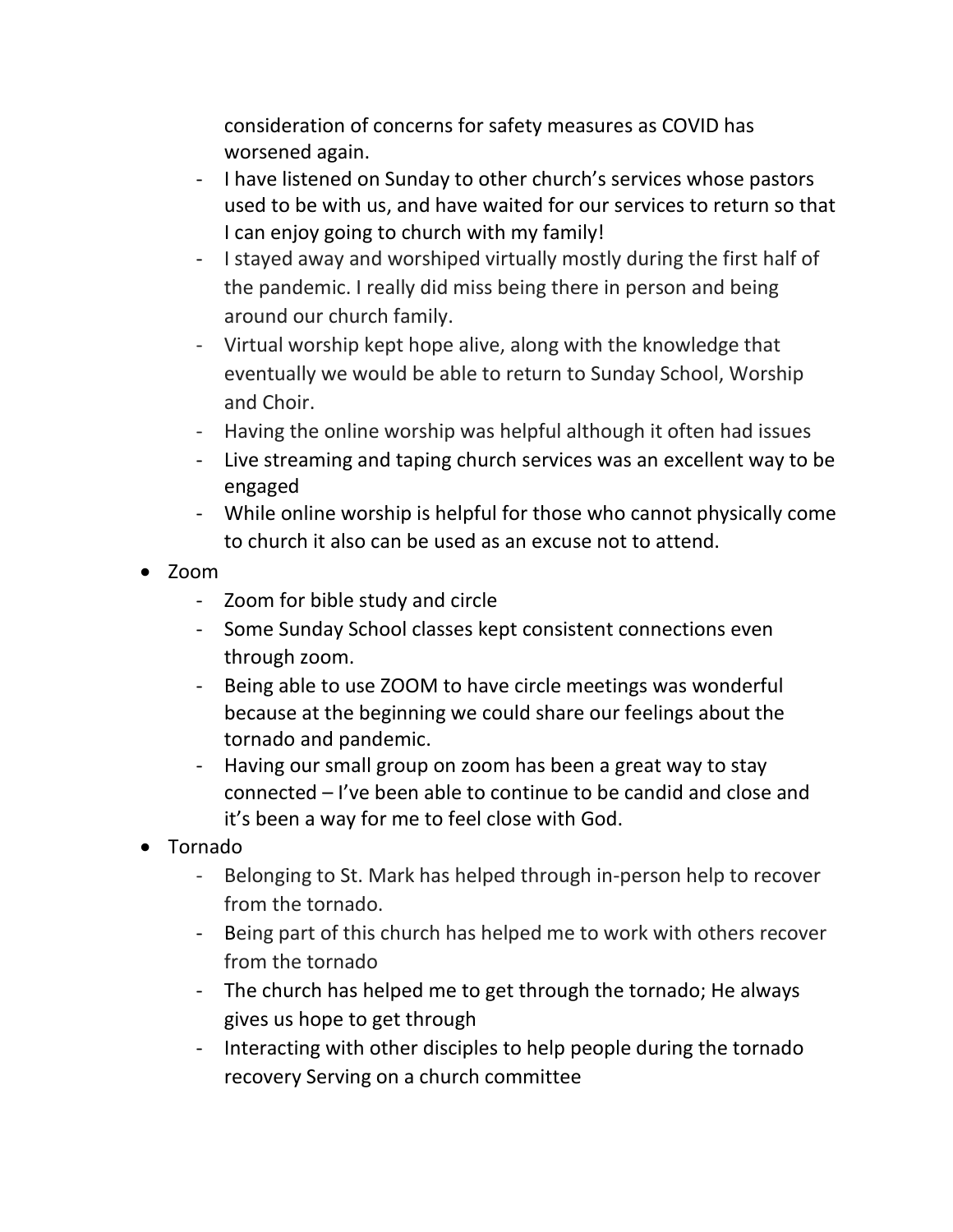- St. Mark did not reach out to members of the church who were tornado victims in the neighborhood in a timely manner. It took several days before anyone from the church checked on members.
- Serving on tornado task force was a blessing everyone that was asked responded
- I think the way the church came together for the community after the tornado was very inspiring.
- Small groups checking up on each other
- Heartbeat
- Financial giving, knowing that it was going to help the community (3)
- New ways to give (online)
- Response of Saint Mark disciples to tornado relief and coronavirus care
- Staying involved has given us all a sense of purpose. Everyone in our group is very involved in Finance, Trustees, or Stewardship committees, choir and worship support activities. We have a sense of purpose to support St. Mark and be better disciples of Christ
- We asked a question of each other: "How do those without faith in God, survive in these volatile times?"
- Staff meetings to debrief experience
- UMC responses to racial injustice
- Even though it's different, its constant. It is there.
- UMW gave a group connection and even started some new contacts and friendships.
- Choir-we came back as soon as we could to support the congregation
- I was very upset because we had a luncheon at the church and did not even think to invite the congregation worshipping in the Commons Room. I felt it was rude and was shocked. We need other churches.
- People have been lost from our congregation-who is reaching out?
- Who is caring for the shut-ins?
- Our pastors did not visit those in the congregation with sickness, surgery, hospitalized even before the pandemic. Text messages don't work.
- people taking in other families who had no home to live in;
- church was willing to allow another church to use our facilities when their church was damaged;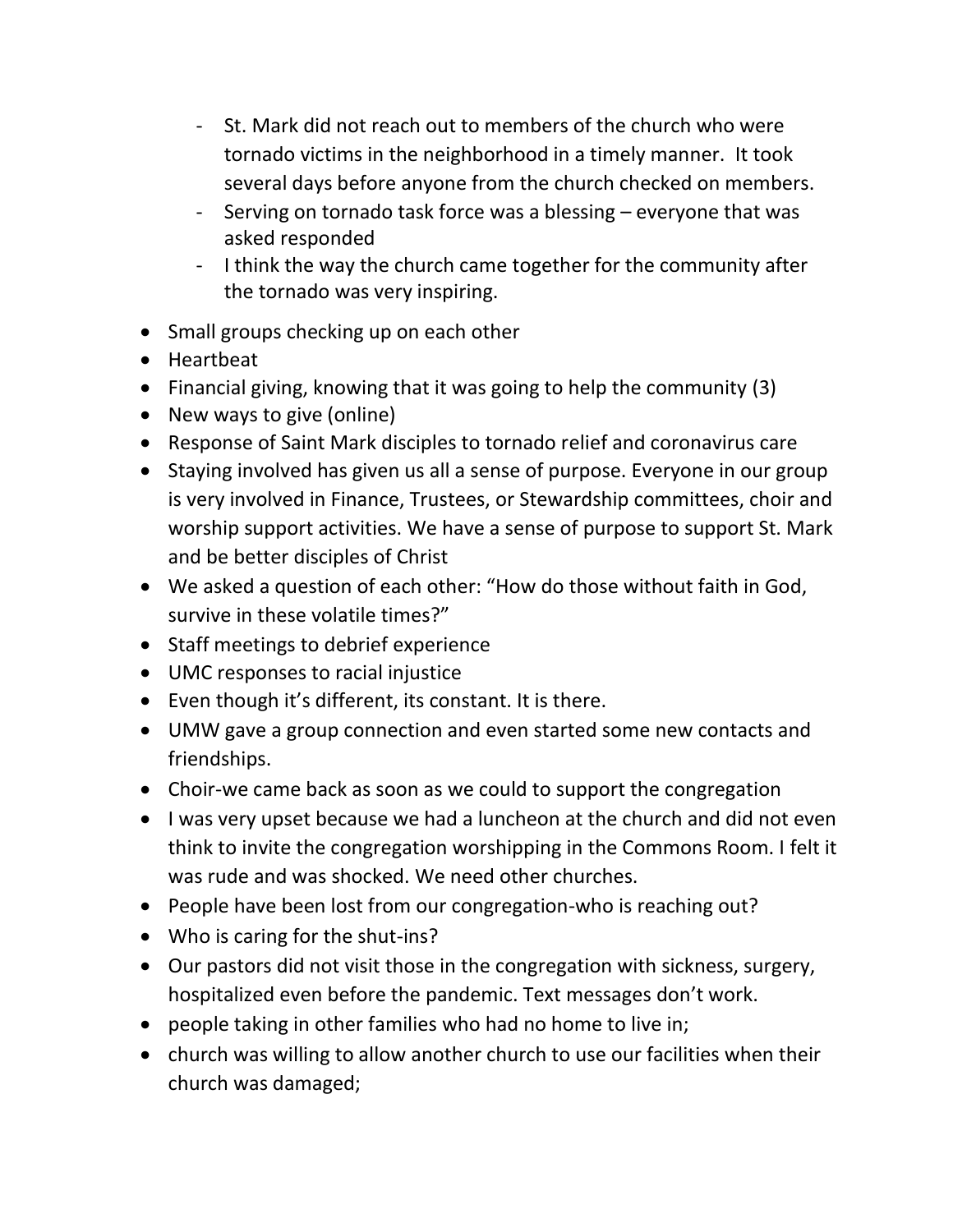- replanting of the trees that were destroyed from the tornado;
- we were able to call on others for help
- We seemed to focus more on Jesus during these events.
- We made more time to learn about others.
- Being involved in the church shows that "I can be a part of affecting change that betters our community."
- Being a part of the church is a way to impact the world/community.
- Being part of our church is "really cool" because we actually get to help real people. This was especially so seeing the Methodist connection in action (UMCOR) in response to the tornado and the ways we were able to really help.
- Very aware of the importance of connection this year.
- Faith Formation Sunday this year a service all together and being able to have a potluck after so long was so good! It's still sustaining to think back on that moment of being able to be together eating.
- Being associated and working with people of great faith and willing to help each other. Support by love, finances and friends that are as close or closer than family. Feeling safe at St. mark during times of personal life disrupting event.
- Support when son died was remarkable; family living together; SS class very supportive – don't know if would have made it through without the support
- Spouse's mother suffering from dementia able to call and talk to and pray with pastors
- It's been a challenging year spouse with dementia, lost sister-in-law, nephew and brother, about to lose brother-in-law; group of ladies within church came to the rescue – don't know if could have made it without that group
- Honestly it hasn't except for the missions that I am involved in.
- There are a lot of missed opportunities for the church to connect and support its members, and I think most of those opportunities have been missed. Examples: there has been no sustained effort to bring people that think/feel differently about race, politics, or sexual orientation together; outdoor services etc during the pandemic.
- The church has provided spiritual sustenance in a time of uncertainty, and many opportunities to reach out and help others in the community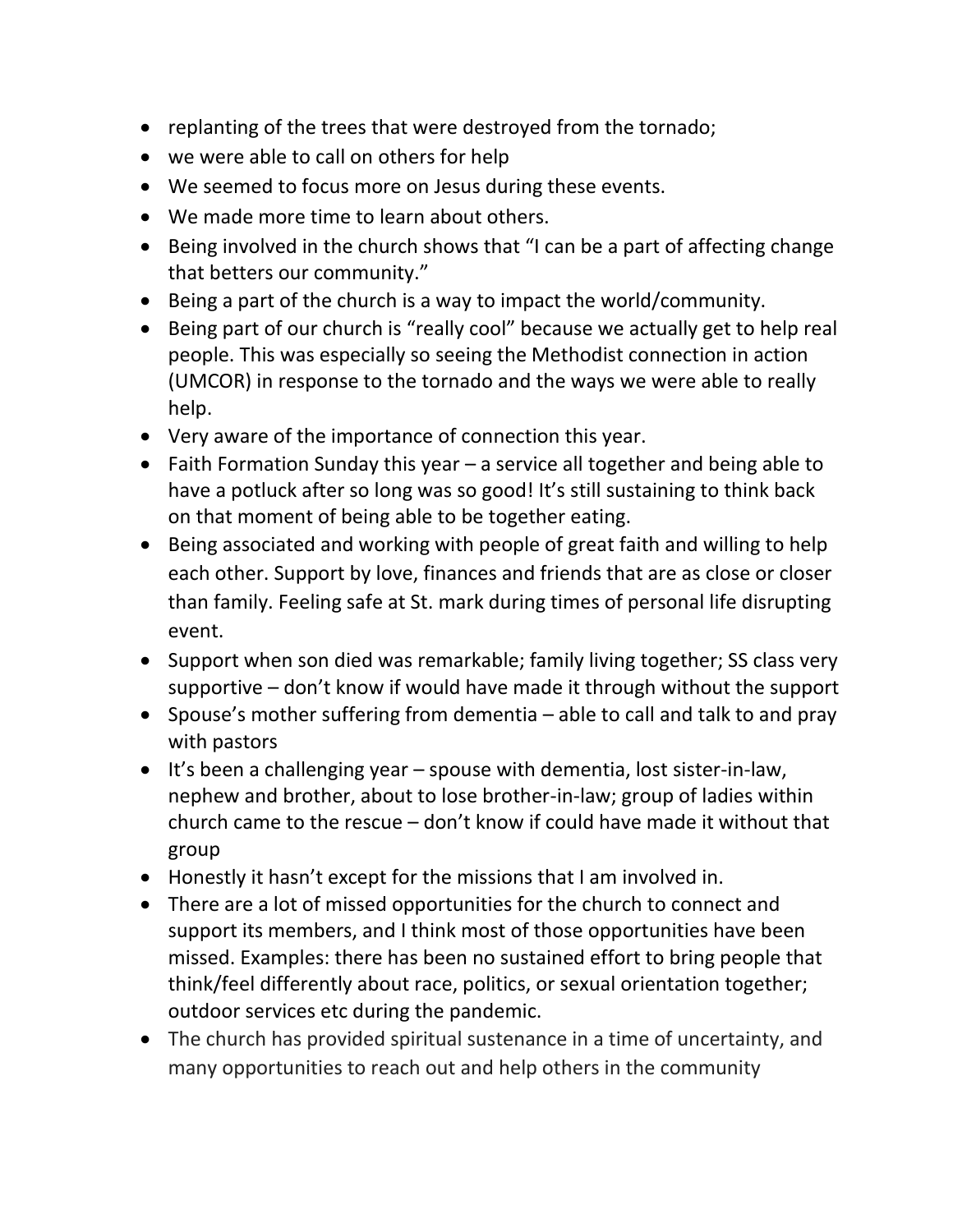- I remember being a member of the youth group at the church during 9/11. As an 8th grader I was confused and scared, the church provided a sense of comfort that I was unable to find elsewhere. Everything seemed unknown but the church seemed like a constant. The on-going pandemic has also shown the true value of the church. Knowing other members are praying for your safety during these times goes a long way. There are many other times, but these two events impacted everybody so they came to mind first. When everything else was closing the church found a way to offer services digitally. It would have been easy to say "well, it's not safe and it's too difficult to offer digital church" but instead the church found alternative means to reach the members.
- Unfortunately, I don't feel like our church has been a source of strength during these times, or within the last couple of years.
- The Church is a source of strength for us and the community. But I feel that St. Mark has missed opportunities to address COVID and other events, like the fires that ravage the western part of the U.S. Also, we need to pray weekly for our health care providers. I can't imagine the stress that many of them are undergoing during this difficult time. Our prayers are the least that we should be doing...
- The Heart Beat kept me informed of Church initiatives and donation opportunities. It was a source of strength for me to be able to provide for others in need. Providing online services on Sunday morning allowed me to worship God with the congregation virtually.
- During the pandemic I started to feel cut off and isolated. The online worship, zoom bible studies, zoom choir meetings, weekly email newsletters, were invaluable in helping me to stay connected, feel supported, have a positive outlook and continue to grow. Once we were able to start meeting in person again, hearing the experiences of others and talking with others was especially meaningful.
- Music- this is what brings me to most fulfilled spiritually from the church
- Although we have not been "attending" church in a long while and have had trouble watching some Sunday mornings, God has kept several key families we have always been in touch with in the congregation, even closer than before, and that has certainly helped.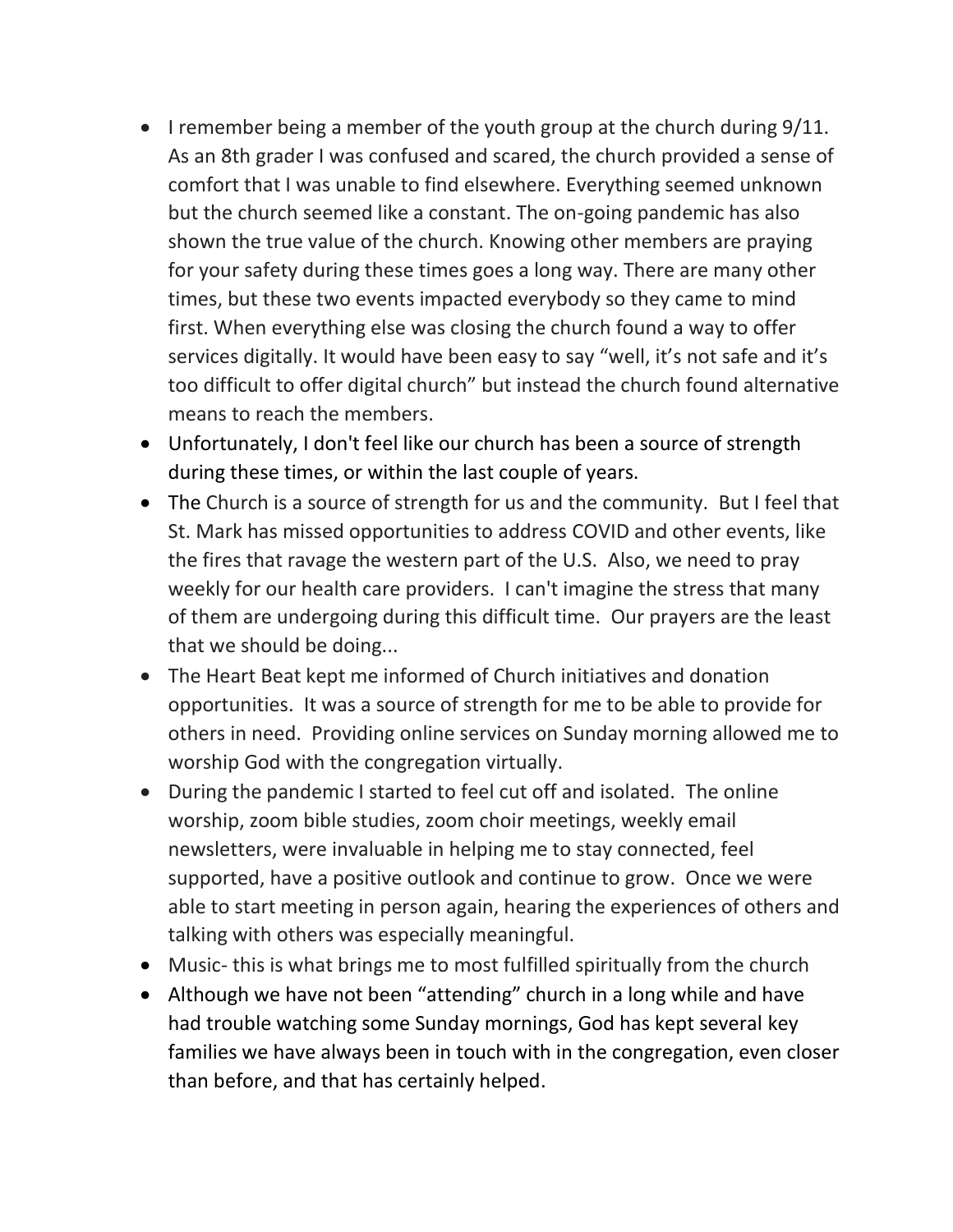#### **QUESTION #4**

What is your primary takeaway from our group time today?

- Reshape
	- Leadership makes a huge difference
	- Strong leadership is necessary for a project such as this
	- I am glad our leadership thought enough to want to hear our ideas.
	- Our group today was interactive and vocal. We support the small group ReShape activity to provide feedback of ideas and new initiatives for our church to strengthen and thrive in the Body of Christ. However, we are somewhat skeptical that the COS will recommend and initiate changes.
	- We are hopeful that this ReShape effort will bring needed change and revitalize our mission.
	- We are looking for change for improvement, not just to have change.
	- ReShape is pulling me back to church.
	- We don't want ReShape to be just another book like "Shift" was which was another Pinnacle publication. It did not work. Maybe we can do better with this book.
	- We need action.
	- I am anxious to see what our moving forward is going to look like.
	- grateful for the opportunity to go through this study and to meet other church members;
	- to be able to discuss our concerns
	- Great to hear the passion for our church and that it is important to all of us.
	- Great to hear other's concerns.
	- Seems like a difficult task that we will tackle together.
	- Change has happened before and eventually things are okay
	- I'm hopeful for the future of church
	- Learn more about group members and some of St. Mark history. Discussion about the Mega Churches versus St . Mark. They do church in a different way. They're reaching young people- music and small groups. But,we at St. Mark don't have to follow Mega Church way. "Maybe just be the church of retired folks". . The demographics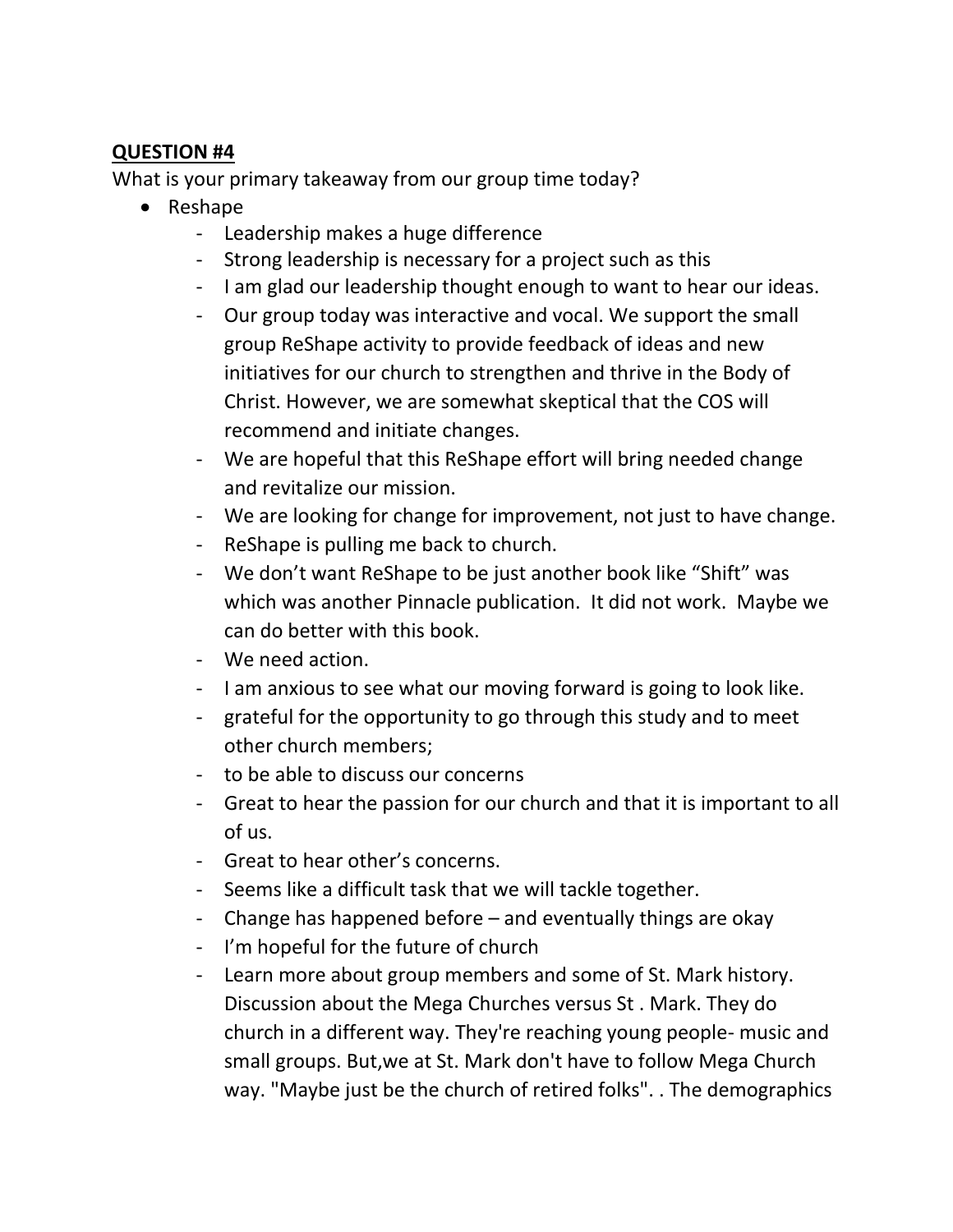of St. Mark location are against us for reaching youth, but we are still serving the community. Referral made to Ann Hope and how they take care of their community. Are they reaching the un-churched more? Should we strengthen our relationship with that church, youth and community? Same responses about re-establishing connection ( especially women) with New Harmony. "Sunday School" for youth doesn't sound like fun. Too formal a title. Small Groups youth meetings off campus - more fun sounding. We need to show love to our youth.

- My primary takeaway is that we are in a process led by good leaders and that the process is a good one - allowing for personal and church community growth. I'll be satisfied if St. Mark could become more open and inclusive and sharing truth - reshaping in ways that attract the next generation without "turning off" the current (leadership) generation. Simply put: change with the future in mind, using the New Testament as a guide and relying on the wisdom of the Holy Spirit for planning the reshaping.
- I hope the RESHAPE project will invigorate both the Traditional service and the Contemporary service and our church in general. I hope it will revitalize our membership to connect with those individuals that need a helping hand in our community.
- I hope creative, adaptive change will result in a more vital fellowship and outreach.
- I'm at the beginning stages of understanding where this project is leading us as a congregation.
- Am excited to participate in this timely and valuable project. It is a huge challenge and responsibility to consider reshaping and transforming our church.
- I am hopeful that this will bring to light the "holes" that are keeping the young folks/young families away from St. Mark
- I hope this project brings to light that if our church wants to grow our young families and youth numbers (as it says it does), they need to shift the way they think and market the services.
- I hope this project will help St. Mark adapt so that we can offer services, activities and studies that leave the congregation spiritually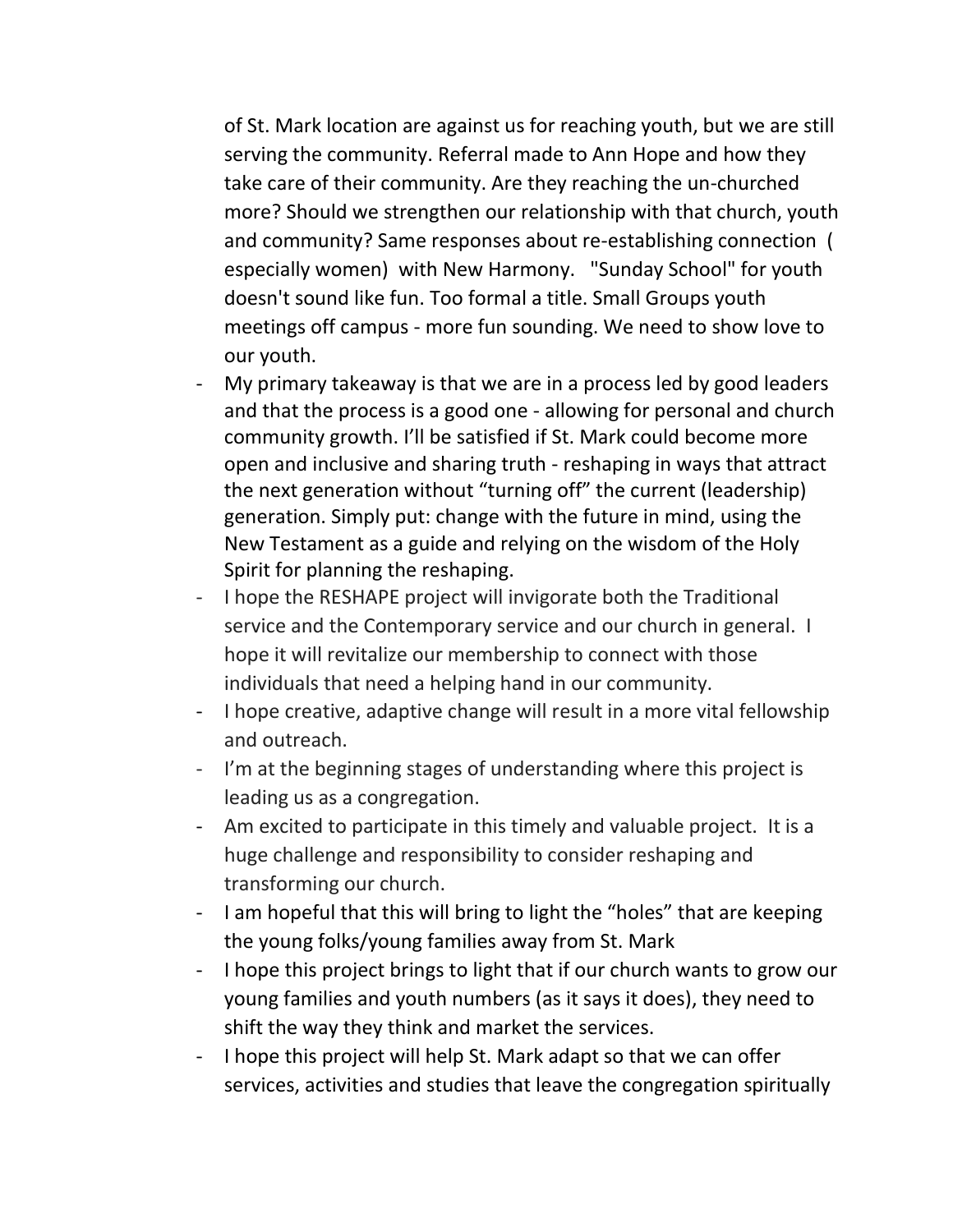awakened and fulfilled so that we can hopefully be a light to others during this dark time in our nations history

- I think my answer to the question above 'Tell us why you … Small Group?' answers this question. I could add that past experience with small groups at this church and at my former employer has convinced me that I do not interact with others.
- This small group experience has given me a chance to reflect and make time to think about our church;  $1<sup>st</sup>$  chapter was hard for me to get started, the 2<sup>nd</sup> chapter was better
- Personal care/pastoral care/congregational care seems to have been lost. It does not seem to be a priority. Monthly newsletter used to have a message from the Pastor, sometimes, inspirational, sometimes funny.
- Politics and culture come with us to church. We are many people with many viewpoints. The publications we send out need more balance to reflect the wider diversity of opinions held by all of the members of the congregation.
- Like most churches, St. Mark has become weaker in areas such as worship attendance, youth activities, fewer pledge units, and community volunteerism.
- VUCA events are not surprising to us.
- We continue to try to be the church following life disrupting events
- We always seem to find a way that God is leading us forward
- Greatest obstacle is "Snap Back" church
- We are all in this together.
- Hope for our church
- I want to become more involved in the church.
- We are not alone, we are coming together, we are not alone.
- We have different attitudes but yet are still connected, we are understanding and patient with each other.
- We are still hopeful for the future despite the disruptions we have been facing.
- Positive attitudes;
- our church means so much to all of us;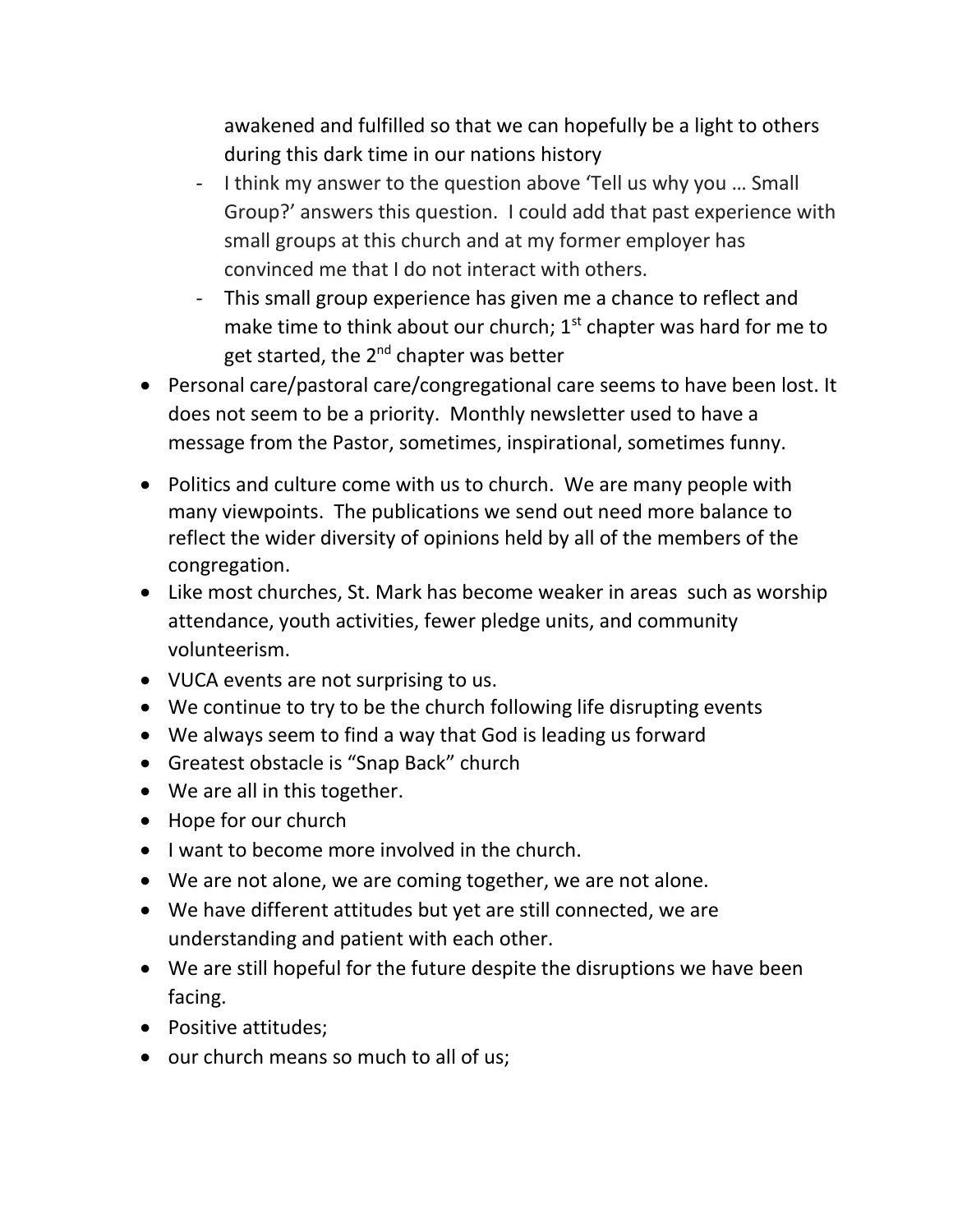- seek and yearn for tradition in church worship. It brings comfort, spirituality and a time for reflection.
- a church that regularly speaks to current and relevant social issues (led by the senior pastor)!
- A lot of interested people care for what this church is and what it can become.
- God has always seen people through hard times and change
- I'm not alone in my feelings about General Conference
- I'm extra thankful for this community
- Disruptive and volatile events require us to adapt, be flexible, and learn from the experiences in order to carry on Christ's mission for the church, which may look different than past church experiences
- The Good Lord will help you through anything!
- I think having a church family during stressful life events provides stability and a place to pray and find peace.
- It is important to process what we have experienced together, and to learn from these experiences how me might become more effective in our witness and service, both to one another, and to the community at large.
- Hoping to see how others have dealt with these tough times and ways to find happiness in a world of negativity and unknowns.
- I'm not 100% certain what this means. I'm certainly still glad to be a part of this church after all this time.

## **Additional Observations by Small Group Leader:**

- Very diverse group of folks. Bonded immediately.
- Everyone had done their homework and came ready to share.
- Everyone participated in the discussions.
- Time at the Church ranged from 3 years to 52 years.
- The group was very engaging and interested in the fact that the leadership of the church wanted input from the individuals in the congregation.
- I think Mark Tidsworth did a good job setting the stage and building a foundation for our work together.
- 3 negatives regarding the book "just another Pinnacle publication.